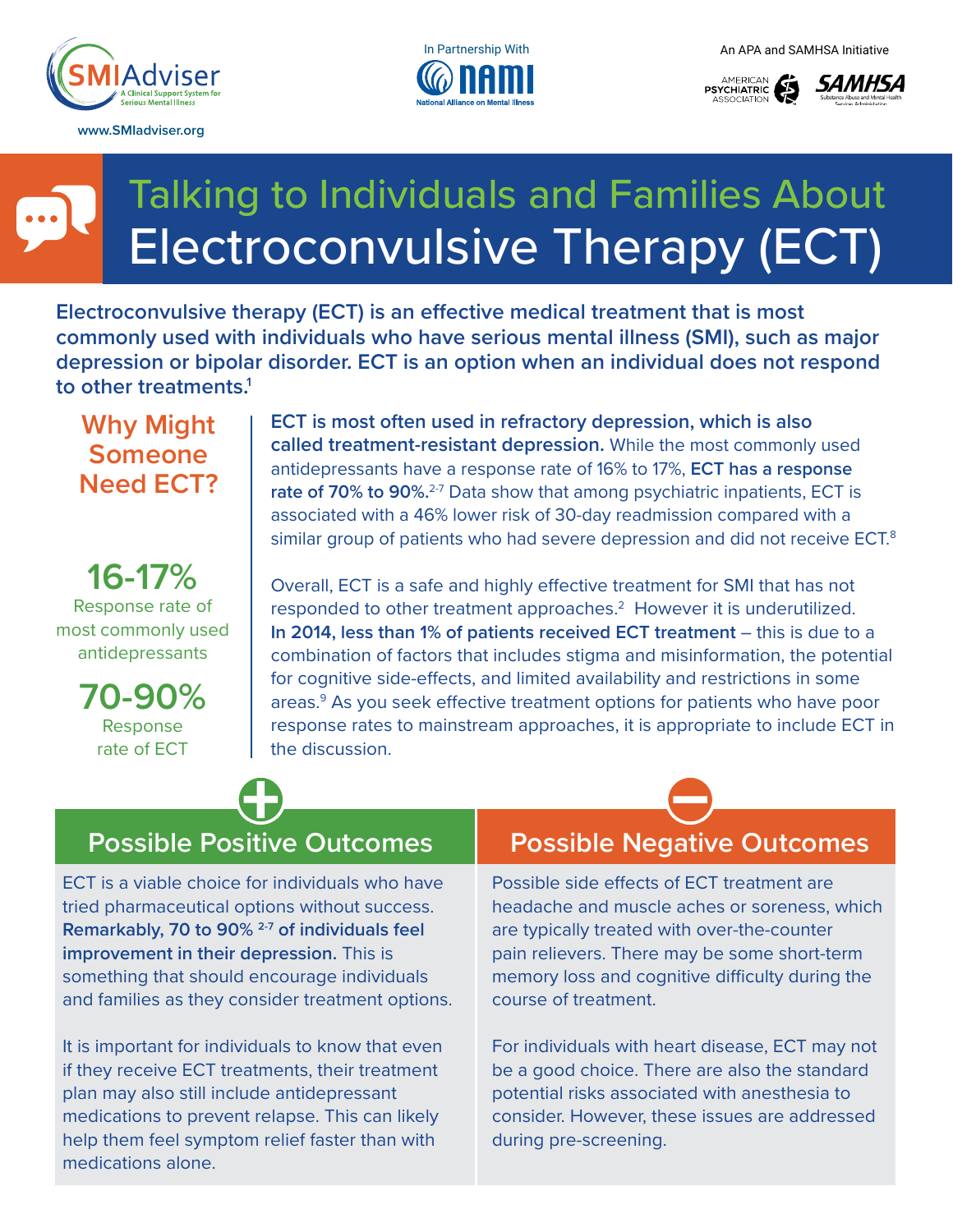# **Discussing ECT With Your Patients and Their Families**

**ECT can be an intimidating treatment option to consider. That makes it important for clinicians to share accurate information with patients in a reassuring manner.**

Because ECT has been inaccurately portrayed in movies and literature, there are often big misconceptions about this treatment. When you have an open discussion with individuals and clearly explain what to expect throughout the treatment process, it lessens their fear of the unknown and can reduce anxiety.

### **Talking points on the process to prepare for and start ECT treatment:**

- ✔ Begin with an explanation of why informed consent and pre-screening is essential for blood sugar, heart function, blood pressure, and other health measures. Accurate information and expectations on outcomes start with pre-treatment health screening.
- ✔ Emphasize that ECT is administered by a team of qualified medical professionals. This includes a psychiatrist, an anesthesiologist, and a nurse or nurse practitioner. Reassure your patient that this treatment uses a teambased approach that puts their health and well-being as the top priority.
- **2** Let the individual know that they receive the treatment in a surgical suite or a similar location. A positive and accurate way to frame ECT is that it occurs over a period of time in multiple treatments. This is what helps create and deliver goalcentered, anticipated treatment results. ECT is typically given in a series of two or three times each week for up to twelve treatments in total. Patients may need some maintenance ECT treatments after they complete the initial treatment series.
- ✔ Explain that a brief series of electrical pulses stimulates the brain and affects the neurons and chemicals in the brain. It causes a brief seizure within the brain that is confirmed by movement in the feet or an arm, as the rest of the body is relaxed from medication.

#### **Talking points on the process that occurs during treatment:**

- ◆ They are not to eat or drink anything after midnight the night before.
- **They are under general anesthesia while** receiving ECT.
- They typically awaken within 5-10 minutes after the treatment.
- ✔ They are observed after treatment in the post-surgical suite and comfort measures are provided to them.
- $\bullet$  If they receive treatment during an inpatient stay, they remain in the treatment suite for about an hour before they return to the unit.
- *If they receive treatment through* outpatient services:
	- They register and go to the designated treatment area.
	- They do not stay overnight.
	- They need to have someone drive them home after the treatment.